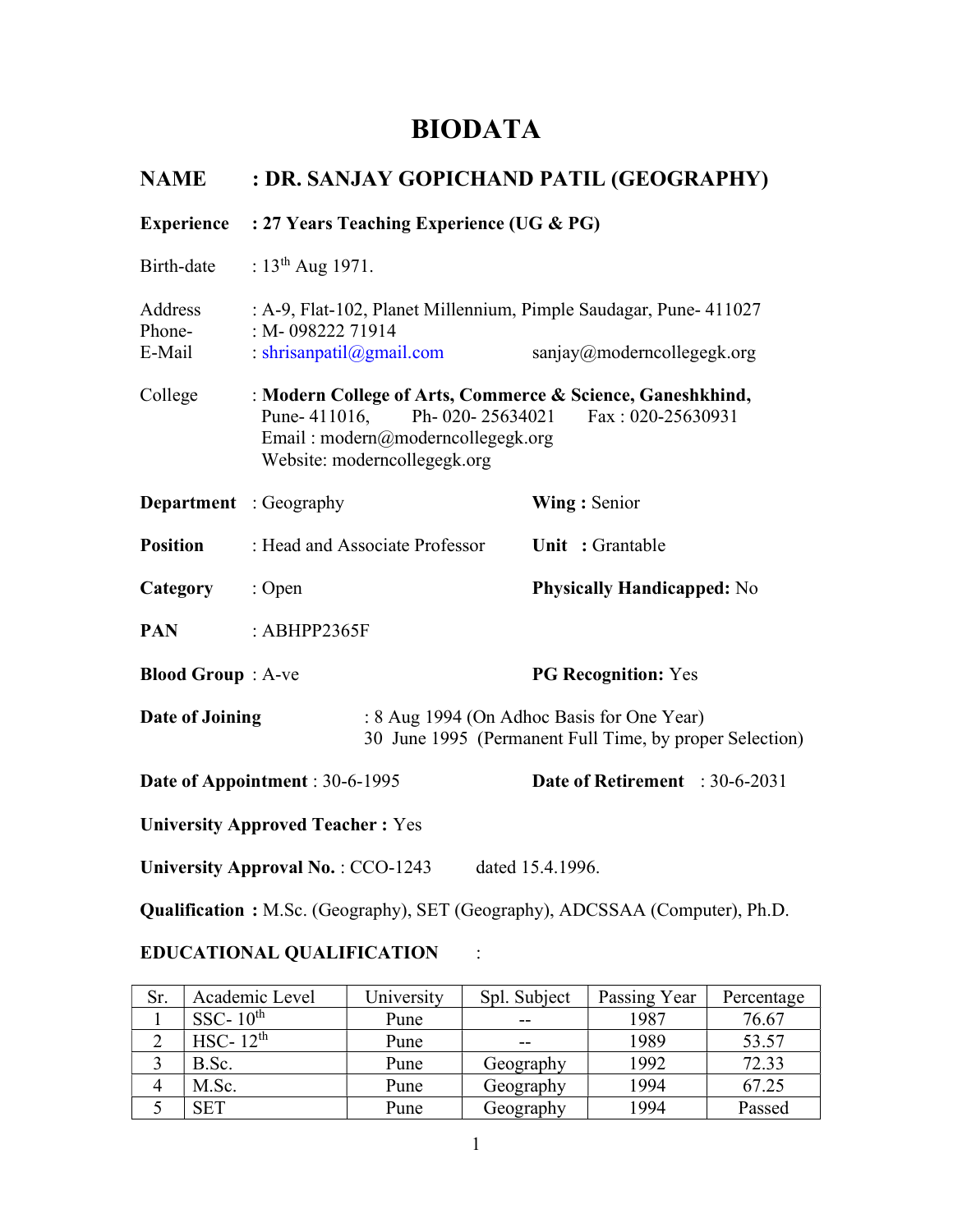| ADCSSAA          | Mumbai      | Computer    | !998 | 74.00 |
|------------------|-------------|-------------|------|-------|
| <b>MS-OFFICE</b> | Mumbai      | Computer    | 1999 | 90.75 |
| PH.D.            | Tilak, Pune | Agri. Geog. | 2012 | ----  |

#### Association with other Institute :

- 1. Deccan Geographer Society, Pune (DGS) Life Member
- 2. Indian Institute of Geographers, Pune ( IIG )- Life Member
- 3. Geographer's Association of Goa (GAG)
- 4. Maharashtra Bhoogolshashtra Parishad,– Life Member
- 5. Indian Society of Remote Sensing, (ISRS), Dehradun (IIRS)- Life Member
- 6. National Association of Geographers of India- Life Member

#### Awards :

1. 'Bhugol Bhushan' Award by Deccan Geographical Society of India, at Pt Ravishankar Shukla University, Raipur in Sept 2017.

# Worked as Resource Person / University Committees:

- 1. Lecture on Space Science at Seminar held in Appasabeh Jedhe College, Pune
- 2. Many lectures on 'Global Warming', 'Energy Crisis', Pune Traffic etc.
- 3. Resource Person for NSS students.
- 4. Worked as a Subject Expert in University Selection Panel at HPT College, Nasik.
- 5. Worked in Local Inquiry Committees for various Colleges.
- 6. Working as Resource person to guide MPSC students at All India Institute for Local Self Government, Pune from Sept 2009.
- 7. Faulty Resource person for Bahishal Shikshan Mandal of Pune University, from Aug 2009.
- 8. Recognized PG Teacher by Pune University.
- 9. Worked as LIC member at MSG Malegaon for M A Geography.
- 10. Worked as LIC member for SYBA Additional Division at Ganpat Dada More Arts, Commerce and Science College, Niphad on 24 July 2010.
- 11. Worked as LIC member for M.A. Geography Laboratory at RBNB College, Shrirampur on 19 April 2011.
- 12. Worked as LIC member for Affiliation at Sanskar Mandir's Arts and Commerce College, Warje, Malwadi, Pune on 28<sup>th</sup> April 2011.
- 13. Worked as BOS member and Author in SSC and HSC Geography Book of Maharashtra State in 2012-13, 2013-14.
- 14. Resource lecture on Ecosystem and Global Warming at Mamasaheb Mohol College, Pune on 3-7-2012 and 10-8-2012.
- 15. Resource lecture for Bahishal at Dangat Patil Library on Environment and Lokshikshan on 29-10-2012.
- 16. Resource lecture on 'Ecosystem' at Shri Shahu College, Pune on 21,22 Dec 2012 and 16,17 Jan 2014.
- 17. Resource lecture on 'Lifelong Learning on Human Resource Management' at Tilak B.Ed. College, Pune on  $24<sup>th</sup>$  Jan 2013.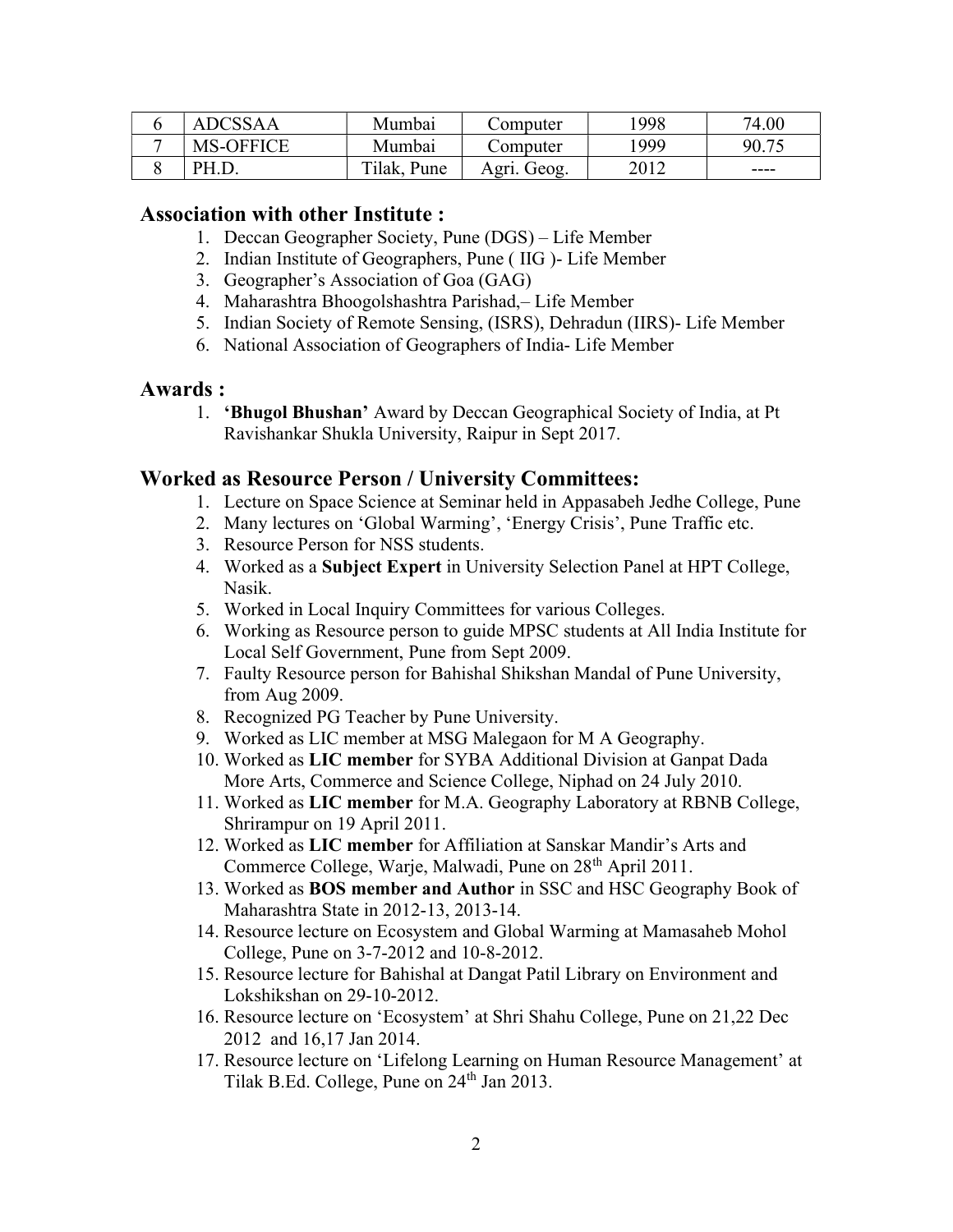- 18. Resource lecture on 'Energy Crisis' for Bahishal at Bandoji Khandoji School, Dhayari, Pune on 22<sup>nd</sup> Feb 2013.
- 19. Resource lecture on 'Global Warming' for Bahishal at Saraswati Night College, Pune on  $7<sup>th</sup>$  Feb 2014.
- 20. Resource lecture on 'Adventure in Life' at Appasaheb Jedhe College, Pune in Bahishal in 2018.
- 21. Resource lecture on 'Tourism and Regional Development' at Dhokeshwar College at Takli Dhokeshwar in Jan 2018.

# Orientation Program :

1. Participated Orientation Program at Academic Staff College, Pune University, Pune in between 1 & 28 Aug 2002.

#### Refresher Course :

- 1. Participated Refresher Course at Sanskrit Dept., Pune University on 'Environment & Ecology' in between 8 & 27 Nov 2003.
- 2. Participated Refresher Course at Aligadh Muslim University, Aligadh, UP, in Geography in between 8 & 28 Dec 2005.
- 3. Participated Refresher Course at Environmental Science Dept, Pune University on 'Environmental Science in between 1 & 21 March 2007.

# Other Training Programs:

- 1. Vocational Training Programme on Share Market from 11 to 23 Sept 2006 conducted by MITCON, Pune
- 2. Two months short term course on 'Remote Sensing and GIS Applications in Cartography and Mapping' conducted by Indian Institute of Remote Sensing (IIRS), Dehradun, Uttaranchal, and sponsored by ISRO, Bangalore, under NNRMS scheme, from 4 May 2009 to 26 June 2009.
- 3. Practical Training on 'Disaster Management' organized by CRPF- NDRF, Talegaon Dabhade, Pune, sponsored by Govt of India, from 6 to 11 July 2009.
- 4. Two weeks training program on 'Climate Smart Governance' at Indian Institute of Public Administration (IIPA) at New Delhi from 4 to 16 Jan 2018, sponsored by DST.

#### Seminars / Workshops / Conferences:

1. Three days State Level Conference organized by Maharashtra Bhugolshastra Parishad at Symbiosis college on 24, 25, 26 Dec 1998.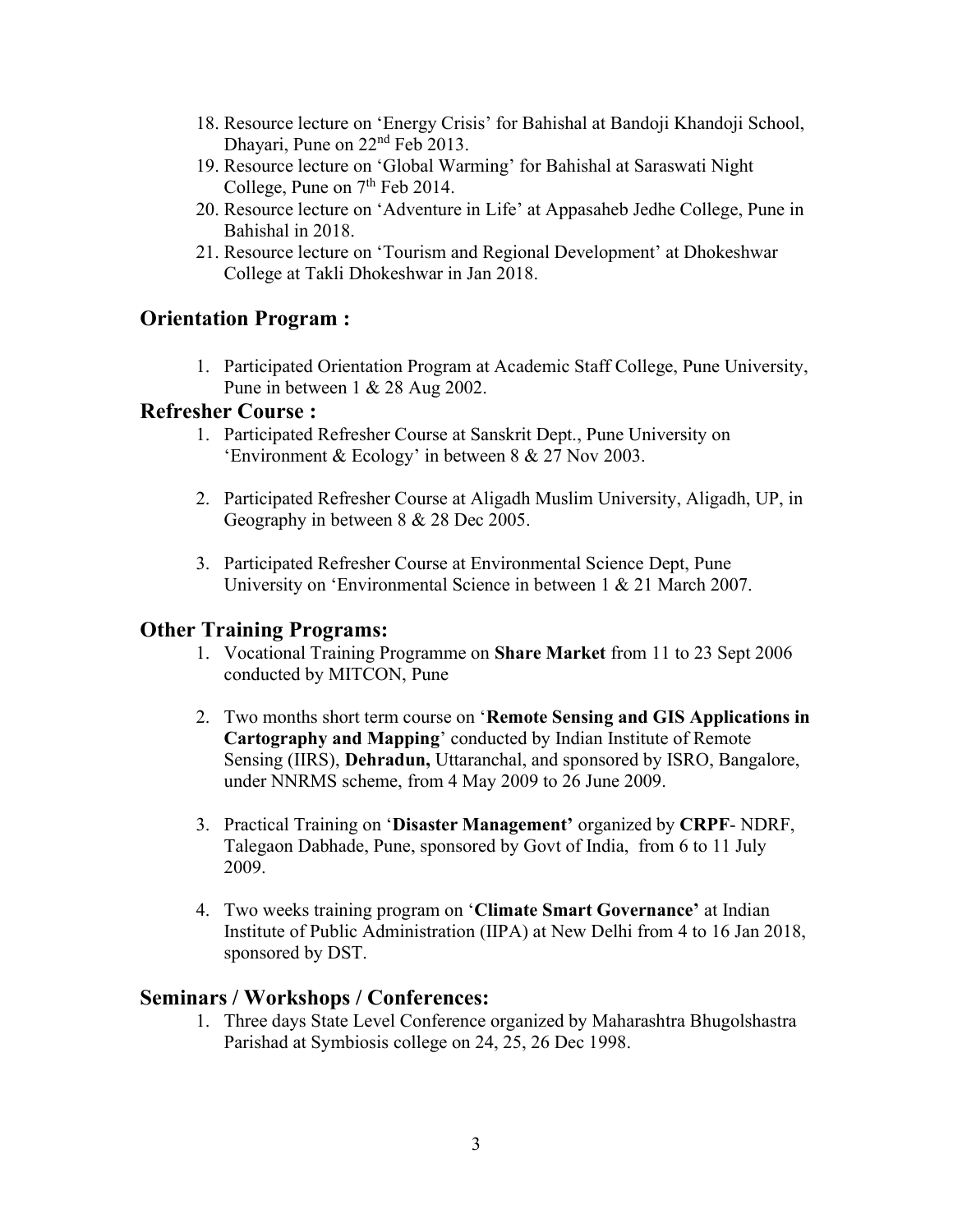- 2. Three days State Level Conference organized by Maharashtra Bhugolshashtra Parishad at Chhatrapati Shivaji College, Satara on 3,4,5 Dec 2001 (Paper Presented)
- 3. One day Seminar on Ecological Tourism at Siddhivinayak college, Pune on 24 Aug 2002.
- 4. Three days State level Conference organized by Maharashtra Bhugolshastra Parishad at Arts, Com, Science College, Jalna on 23, 24,25 Nov 2002. (Paper Presented)
- 5. Three days International Seminar on 'Managing the Urban Fringe Area' organized by Indian Institute of Geographers ( IIG) at Geography Dept, Pune University on 26,27,29 Nov 2002.
- 6. Three days Ist International Conference on 'Environment, Ecology and Remote Sensing' organized by Deccan Geographers Society (DGS) & Geographer's Association of Goa (GAG) at International Centre, Canacona, Panaji on 6,7,8 Feb 2003. (Paper Presented).
- 7. One day Seminar on 'Changing Nature of Geography' organized by Arts, Com, Science College, Akurdi, Pune on 18 Feb 2003.
- 8. One day Seminar on 'Management of Natural Disaster' organized by Saraswati Vidyamandir College, Pune on 22 Feb 2003.
- 9. Three days Seminar & Exhibition on 'Space Geography' organized by Appasaheb Jedhe College, Pune on 4, 5, 6 March 2003 (as a Reseource Person).
- 10. Two days State Level Conference organized by Shivaji University and Government of Maharashtra for NSS Program Officer at B.P.Ed. college at Mohol, Dist.- Solapur on 3, 4 Aug 2003.
- 11. One day 'Faculty Development Program' organized by ICFAI University at Pune on 21 Sept 2003.
- 12. Two days State Level Conference organized by DGS and Vyankatrao Hiray College, Panchavati, Nasik on Travel and Tourism Development in Maharashtra on 27, 28 Sept 2003.
- 13. Three days National Seminar on 'Impact of Globalization on Crucial Issues in India' organized by SNDT University, Pune on 13,14,15 Oct 2003.
- 14. Two days workshop on 'DISNIC- Plan IT- Micro-level Planning' conducted by National Informatics Centre, Pune on 10, 11 July 2004.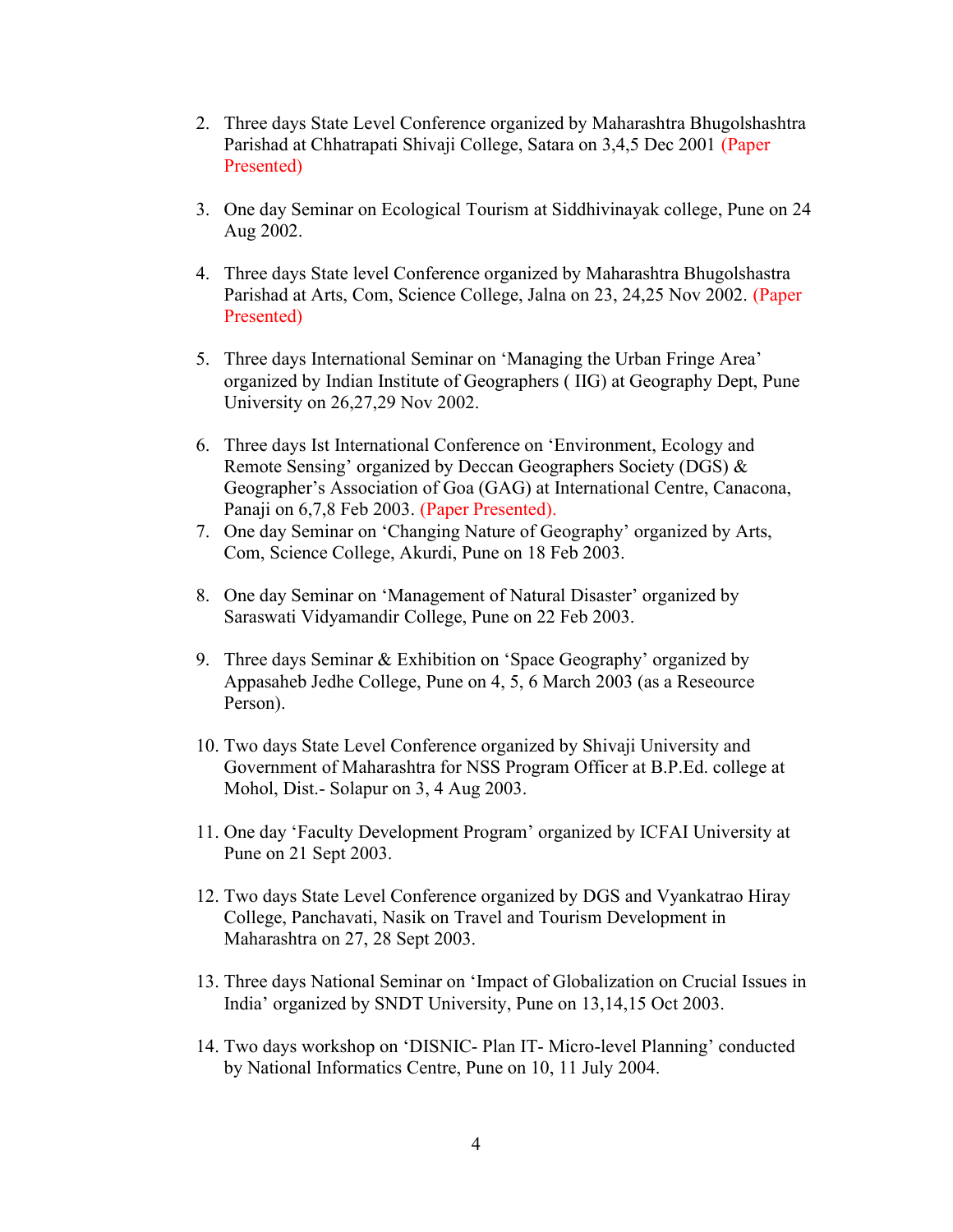- 15. Two days National Conference on Tourism, Environment and Development at Dnyaneshwar college, Newasa, organized by DGS in 5,6 Feb 2005.
- 16. One day Workshop on GIS and Geography organized by Ramkrishna More college, Akurdi, Pune on 21 Jan 2006.
- 17. Two days University level Seminar on Disaster Management at Appasaheb Jedhe college, Pune on 28, 29 Jan 2006.
- 18. One day National Seminar on Transport and Tourism Development in Kokan Region at Geography Dept, Pune University on 19 Mar 2006.
- 19. Three days National Conference by DGS at Annasaheb Bendale Ladies College, Jalgaon on 6-8 Oct 2006. (Paper presented)
- 20. Three days Workshop on Awareness Programme on Geo-informatics for Earth Science at Geography Dept, Pune University, sponsored by ISRO on 18 to 20 Dec 2006.
- 21. One day Seminar on Advanced Studies in Geography at Saraswati Vidya Mandir college, Pune on 15 Jan 2007.
- 22. One day Seminar on GIS & Remote Sensing at DY Patil College, Pimpri, Pune on 3rd Feb 2007.
- 23. One day National Seminar on Environment, Energy & Development at Geography Dept, Pune University on 18<sup>th</sup> March 2007.
- 24. Three days National Conference on Tourism, Environment & Development at Pali, Dist. Raigad, on 26,27,28 Oct 2007.
- 25. Three days State level Seminar on Sustainable Development of Agriculture and Environment organized by Pratap College, Amalner, Dist.- Jalgaon on 2,3,4 Jan. 2008.
- 26. One day National Seminar on Disaster Management at Geography Dept, Pune University on 17 Feb 2008.
- 27. Three days IInd International Conference on Globalization, Technology and Economic Transformation organized by DGSI at Barkatullah University at Bhopal, MP on 7,8,9 March 2008. (Paper Presented).
- 28. One day Workshop on GPS and GIS Mapping under Samarth Bharat Abhiyan at Pune University on 2 May 2008.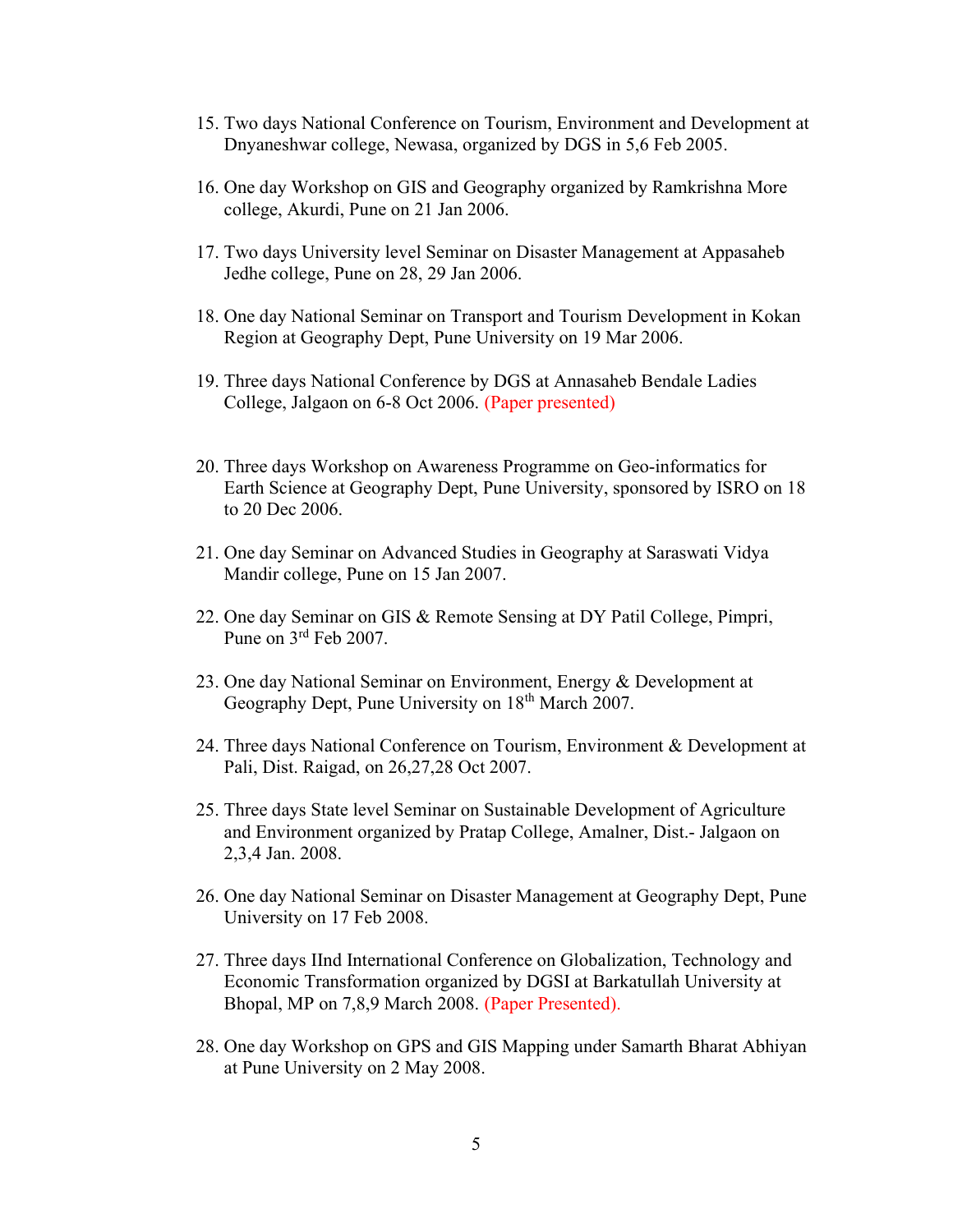- 29. One day University level Seminar on Hazardous Impacts of Environmental Pollution at Ambedkar College, Aundh, Pune on 16 Sept 2008 with four students.
- 30. One day Seminar on Conservation of Resources at Saraswati Mandir Night College, Pune on 20 Sept 2008.
- 31. Three days IIIrd International Geography Conference on World Tourism, Environment and Sustainable Development at Morris College (Vasantrao Naik College) Nagpur on 26,27,28 Sept 2008. (Paper Presented)
- 32. Three days National Seminar on Skill Development for Enhancing the Employability of Arts and Commerce Students organized by Modern College, Ganeshkhind, Pune-53 on 4,5,6 Dec 2008.
- 33. One day University Level Seminar on Reconstruction of Geography New Syllabus for SYBA/ SYBSc/ MA-II Syllabus Restructure on 16 Dec 2008 at Appasaheb Jedhe College, Pune with four students.
- 34. Two days National Seminar on SOI Topographical Maps as a GIS Data Source at S P College, Pune on 19, 20 Dec 2008.
- 35. Three days State Level Conference on Social Science Research Trend at Modern College, Ganeskhind, Pune on 11-13 Feb 2009.
- 36. One day University level Workshop on TYBA/ TYBSc Syllabus Restructure on 20 Nov 2009 at Siddhivinayak College, Pune.
- 37. Three days National Conference on Resource Conservation, Sustainable Development and Population organized by DGSI at Ahmednagar College, Ahmednagar on 17,18,19 Dec 2010 (Paper Presented)
- 38. Three days National Conference at Ramkrishna More College, Akurdi, Pune in 2010.
- 39. Three days State Level Conference on Research Trend in Social Sciences at Modern College, Ganeshkhind, Pune-53 on 11-13 Feb 2010.
- 40. Two days University level workshop on Environmental and Social Movements at Shahu College, Pune on 15, 16 Feb 2010.
- 41. Two days State Level Seminar on Recent Trends in Geographic Research at SNDT Women's University, Pune on 27,27 March 2010.
- 42. One day Faculty Development Program at Modern College, Ganeshkhind, Pune on 26<sup>th</sup> Nov 2010 by ICFAI (IFEN) on Teachers as Role Models.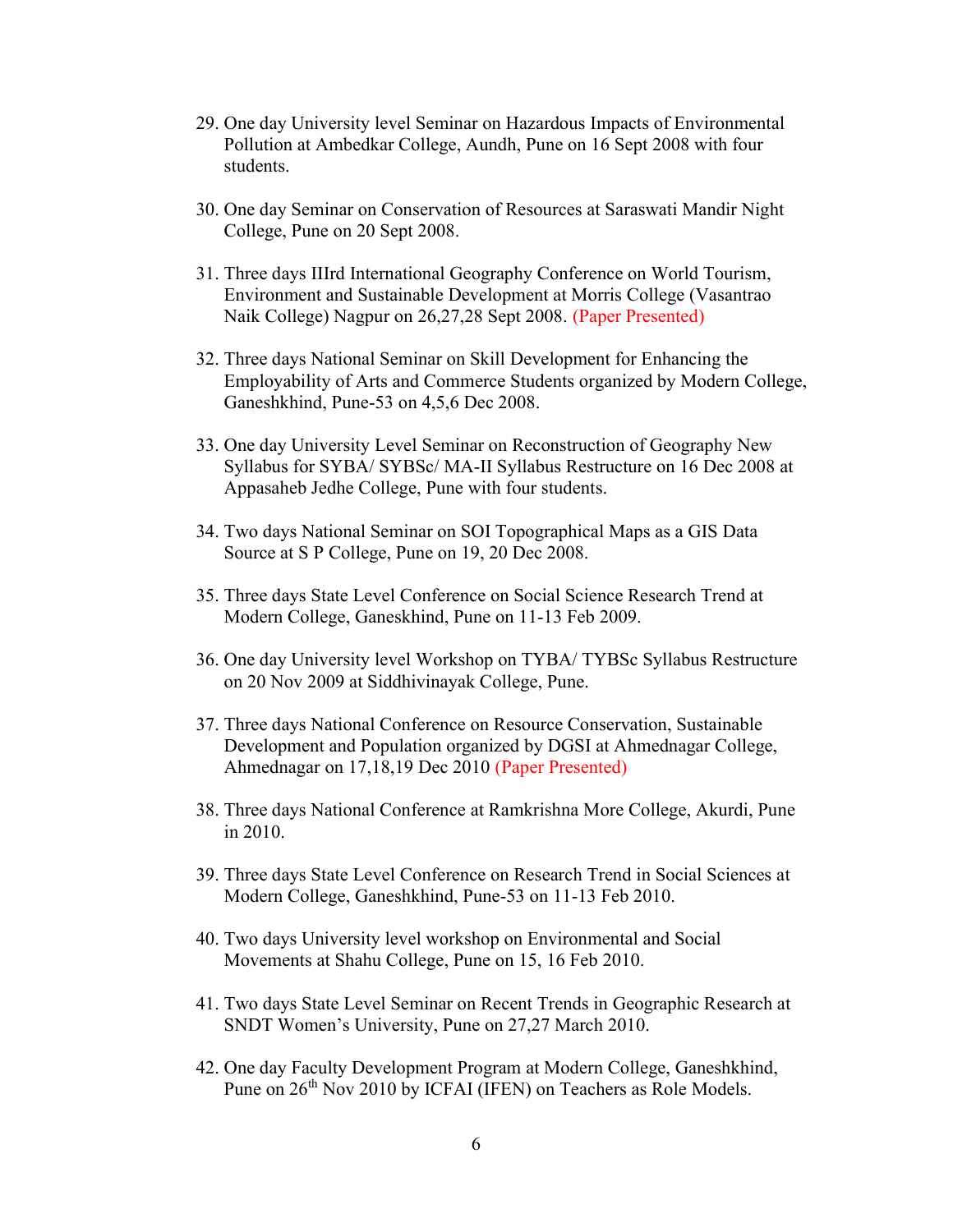- 43. One day University Level Workshop at Saraswati Mandir Night College, Pune on Travel Tourism and Development on 18<sup>th</sup> Dec 2010.
- 44. Three days National Conference on Population, Agriculture and Development at SSGM College at Kopargaon and organized by DGSI on 22-24 Dec 2010. (Paper Presented).
- 45. Two days State Level Seminar on Research in Social Sciences Techniques and Trends at Modern College, Shivajinagar, Pune on 7,8 Jan 2011.
- 46. Two days National Conference on 'Applications of GIS in Water Management or Rural Areas at Arts, Com and Science College, Satral (Ahmednagar) on 6-8 Feb 2011. (Paper Presented).
- 47. Three days International Conference on Open and Distance Learning at Symbiosis Centre for Distance Learning (SCDL), Pune on 21-23 Feb 2011. (Paper Presented).
- 48. Three days National Doctoral Conference at Vishwakarma Institute of Management, Pune on 4-6 March 2011. (Paper Presented).
- 49. One day National Seminar on 'An Application of RS and GIS in Population, Environment and Resources' at Geography Dept, Pune University on 22<sup>nd</sup> March 2011.
- 50. Three days National Seminar on 'Impact of Non-Conventional Energy on Human Life' at G.D. Sawant College, Nasik on 28-30 Aug 2011. (Paper Presented)
- 51. Three days National Conference on Environment, Agriculture and Population Growth at DDU Gorakhpur, UP on 26-28 Dec 2011. (Paper Presented).
- 52. Three days National Conference on 'Two Decades of India's Economic Reforms understanding Poverty, Equality and Regional Disparity' at S P College, Pune on 2-4 Feb 2012.
- 53. One day University Level Seminar on 'Empowerment, Generation through Agriculture' at Saraswati Night College, Pune on 11<sup>th</sup> Feb 2012.
- 54. One day University Level Workshop on 'Census- 2011: A Critical Analysis and Recent Trend' at Appasaheb Jedhe, Pune on 28<sup>th</sup> Feb 2012.
- 55. Three days International Conference on 'Environment, Tourism and Development' organized by Dept of Studies in Geography, Mysore University and DGSI on 22-24 Feb 2012. (Paper Presented).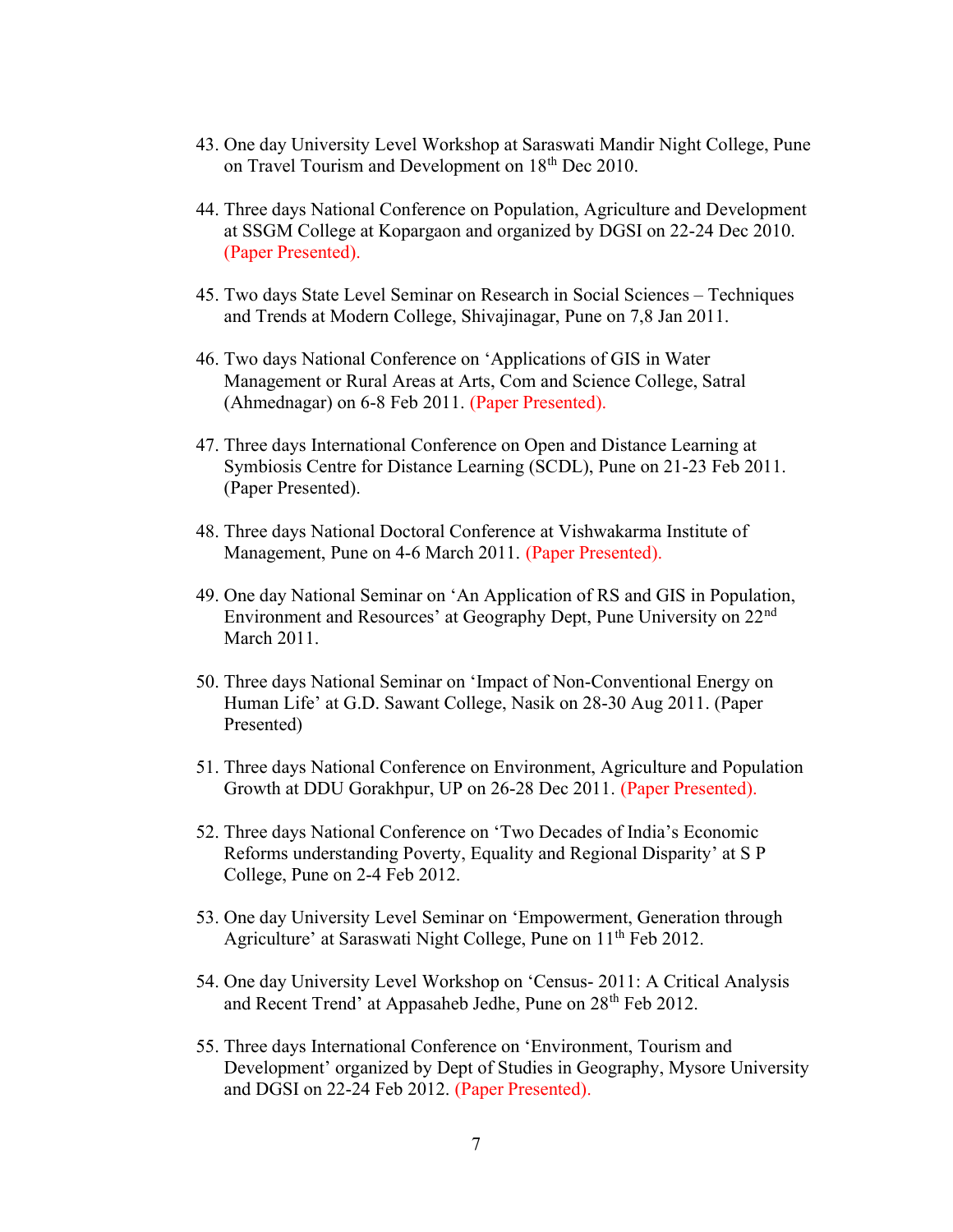- 56. Two days National Conference on 'Climate Change and Agricultural Problems' at Dhunda Maharaj Deglurkar College, Degloor (Nanded) on 13,14 Feb 2012.
- 57. Three days National Conference on 'Hazards, Vulnerability and Sustainable Development' at Patna University by NAGI (IGC) on 2-4 Nov 2012. (Paper Presented).
- 58. One day University Workshop on FYBA/ MA-I Syllabus Restructure at Abasaheb Garware College, Pune on 5<sup>th</sup> Jan 2013.
- 59. Two days National Seminar on 'Research Methodology in Commerce and Social Sciences' at Shri Shahu College, Pune on 4,5 Jan 2013. (Paper Published).
- 60. Three days International Conference at IBMR, Pune on 11-13 Jan 2013. (Paper Presented).
- 61. Three days International Conference on 'Tourism, Resources and Development' at Sheth Paliwala College, Pali (Raigad) by DGSI on 19-21 Jan 2013. (Paper Presented).
- 62. Two days National Workshop at IITM, Pune on 'Monsoon-2012' on 19,20 Feb 2013.
- 63. One day National Workshop at Geography Dept, Pune University, Pune on 24 Feb 2013.
- 64. One day National Seminar on 'Geo-Vision 2013' at Symbiosis Institute of Geo-informatics, Pune on  $31<sup>st</sup>$  Aug 2013.
- 65. Two days National Symposium on 'Empowering Women in Higher Educational Institutions' at Modern College, Ganeshkhind, Pune on 26,27 Sept 2013. (Paper Presented).
- 66. Two days National Seminar on 'Natural Resource Management and Sustainable Development' at New Arts, Com and Science College, Parner (Ahmendnagr) on 27,28 Sept 2013. (Paper Presented).
- 67. Two days International Conference on 'Tech For Seva' at MIT College of Engineering, Pune on 28, 29 Sept 2013.
- 68. Three days National Conference on 'Sustainability, Environment and Society' at Geography Dept, Madras University, Chennai by NAGI (IGC) on 12-14 Dec 2013. (Paper Presented).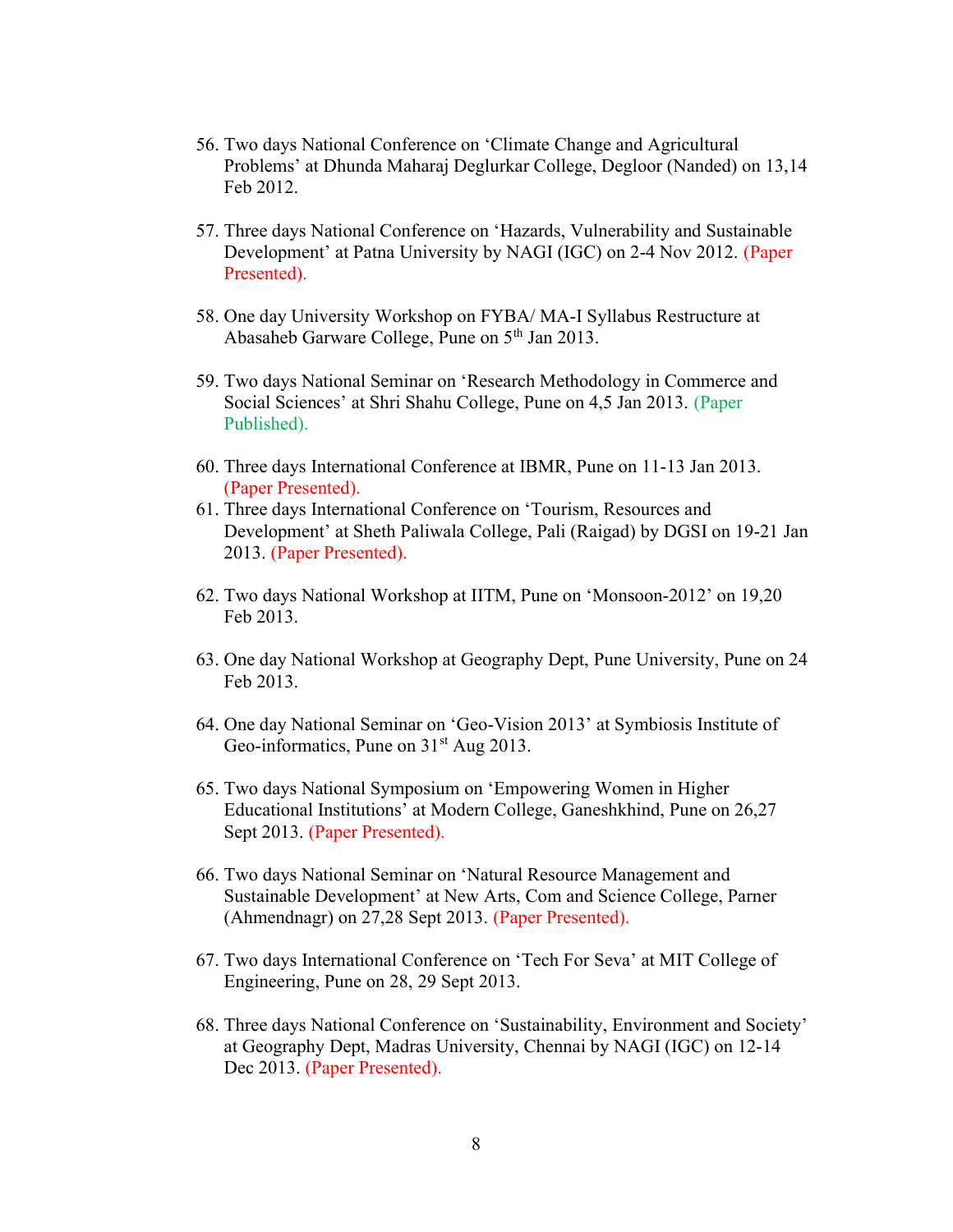- 69. One day University Level Syllabus Restructure Workshop of SYBA/ MA-II at BJS College, Wagholi, Pune on 22<sup>nd</sup> Feb 2014.
- 70. One day State Level Seminar on 'Literature, Language and Innovations' at Modern College, Ganeshkhind, Pune on 20<sup>th</sup> Dec 2017, sponsored by BCUD.

### Research Papers Presented / Articles:

- 1. Presented a paper presented on 'Social & Cultural Aspects of Vaidu People' at State Level Conference organized by Maharashtra Bhoogolshashtra Parishad at Chhatrapati Shivaji College, Satara on 3 Dec. 2001.
- 2. Article of Tamilnadu Tourism in Saptahik Sakal on Tourism.
- 3. Presented a paper presented on 'Geographical Study on Market Centres of Khed Taluka' for three days State level Conference organized by Maharashtra Bhugolshastra Parishad at Arts, Com, Science College, Jalana on 23, 24,25 Nov 2002.
- 4. Presented a paper on 'Urban Growth A case study of Solapur City' for three days Ist International Conference on 'Environment, Ecology and Remote Sensing' organized by Deccan Geographers Society (DGS) & Geographer's Association of Goa (GAG) at International Centre, Canacona, Panaji on 6,7,8 Feb 2003.
- 5. Presented a paper on 'A Study of Groundwater Quality in Developing Urban centers of Maharashtra' for three days National Conference by DGS at Annasaheb Bendale Ladies College, Jalgaon on 6-8 Oct 2006.
- 6. Presented a Research Paper on 'AIDS Awareness Among the College Students in Pune City' for three days IInd International Conference on Globalization, Technology and Economic Transformation organized by DGSI at Barkatullah University at Bhopal, MP on 7,8,9 March 2008.
- 7. Paper presented on 'Problems and Solutions of Transportation Facilities in Pune City' for three days IIIrd International Conference on World Tourism, Environment and Sustainable Development organized by DGSI at Morris College (Vasantrao Naik College) Nagpur on 26, 27, 28 Sept 2008.
- 8. Paper presented on 'Population Characteristics of Ahmednagar District' at three days National Conference on Resource Conservation, Sustainable Development and Population organized by DGSI at Ahmednagar College, Ahmednagar on 17,18,19 Dec 2009.
- 9. Paper presented on 'Agricultural Landuse in Pune District' and 'Geographical Study of Population Changes in Karjat Taluka' at three days National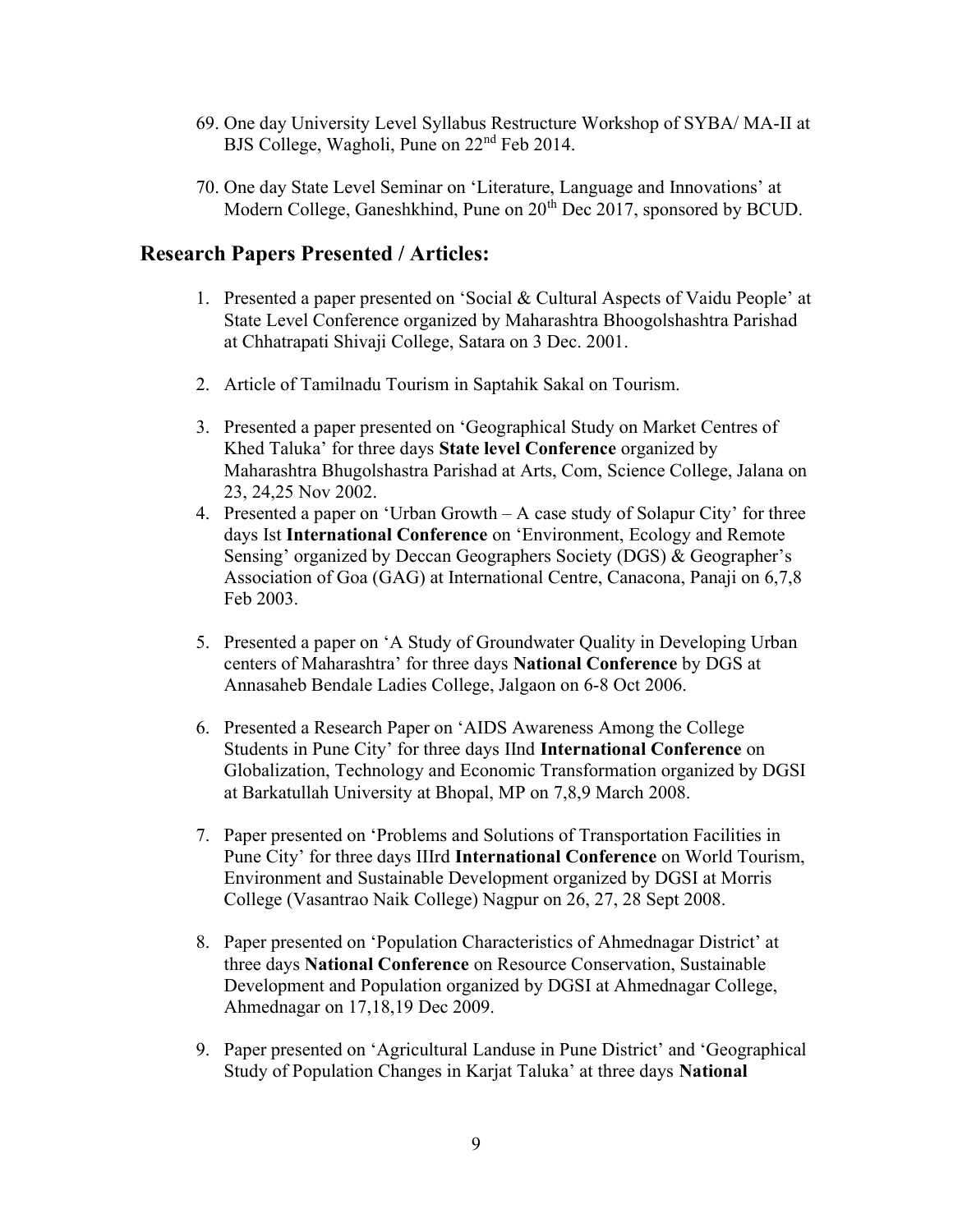Conference on Population, Agriculture and Development organized by DGSI at SSGM College, Kopargaon on 22-24 Dec 2010.

- 10. Paper presented on 'Sustainable Development through ODL- A Case Study of Ahmednagar District, Gender Parity' at three days International Conference on Open and Distance Learning on 21-23 Feb 2011 at Symbiosis Centre for Distance Learning, Pune.
- 11. Paper presented on 'Research Methodology used in Landuse Pattern' at three days National Doctoral Conference at Vishwakarma Institute of Management, Pune on 4-6 March 2011.
- 12. Paper presented on 'Impact of Physiography and Irrigation on Agriculture in Pune District' at three days National Conference at DDU, Gorakhpur, UP on 26-28 Dec 2011.
- 13. Paper presented on 'Input Determinants in Agriculture' at two days State Level Conference at Modern College, Ganeshkhind, Pune on 25, 26 Feb 2011.
- 14. Paper presented on 'Navigation System by Canal Water Energy' at three days National Seminar at G D Sawant College, Nasik on 28-30 Aug 2011.
- 15. Paper presented on 'Solid Waste management in Pune City' at three days International Conference at Mysore University organized by DGSI on 22-24 Feb 2012.
- 16. Paper presented on 'Sustainable Change in Agriculture through Proper Irrigation in Pune District' at three days National Conference at Patna University (NAGI) on 2-4 Nov 2012.
- 17. Paper presented on 'Impact of Irrigation on Agriculture in Pune District' at three days International Conference at IBMR, Pune on 11-13 Jan 2013.
- 18. Paper presented on 'Cash on Subsidy' at three days International Conference at Sheth Paliwala College, Pali by DGSI on 19-21 Jan 2013.
- 19. Paper presented on 'Status of Girl's Education as per Educational Planning in Five Years Plan' at two days National Symposium at Modern College, Ganeshkhind, Pune on 26,27 Sept 2013.
- 20. Paper presented on 'Changes in Agriculture Through Proper Irrigation in Pune Dsitrict' at two days National Seminar at News Arts, Com and Science College, Parner (Ahmednagar) on 27,28 Sept 2013.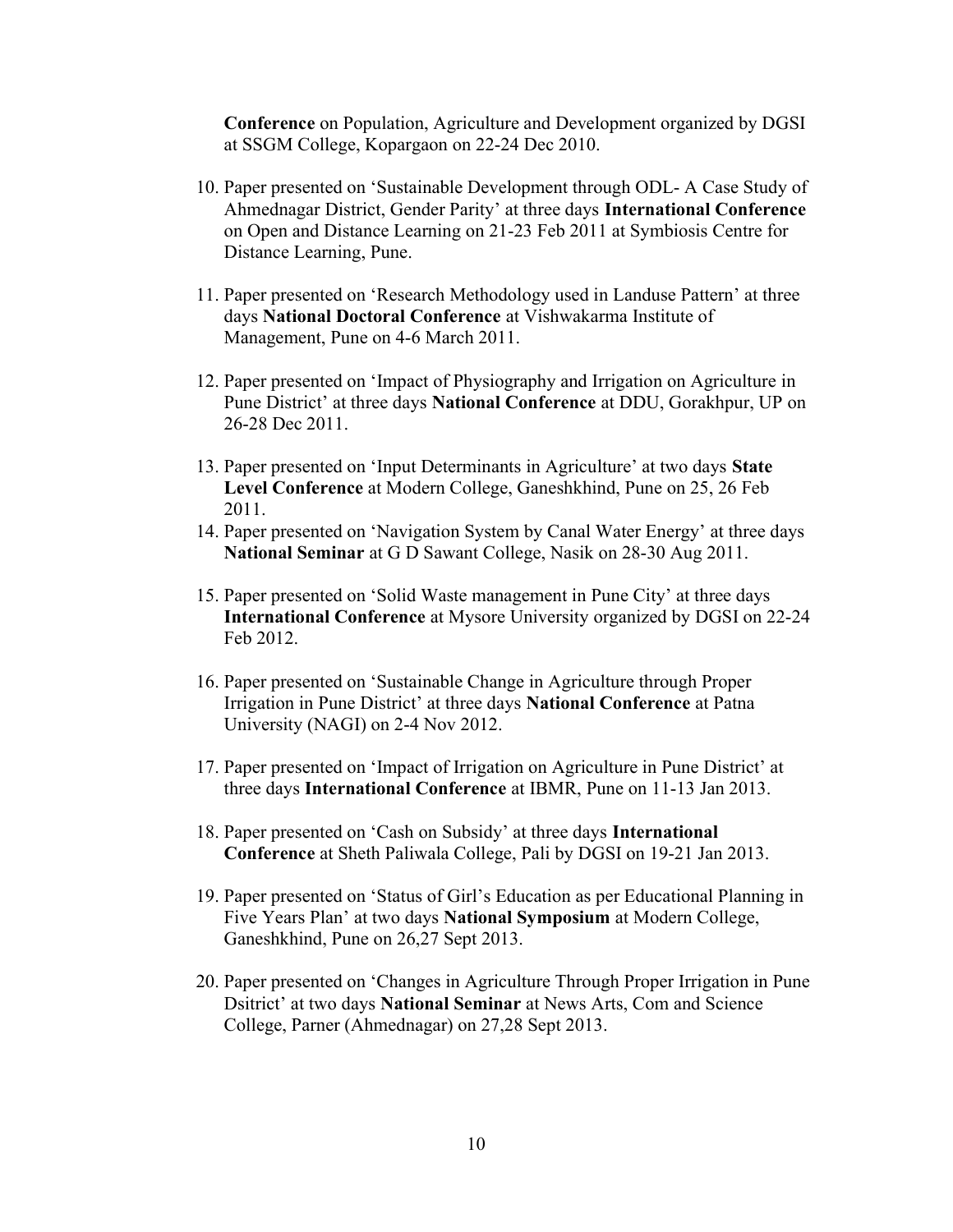- 21. Paper presented on 'Benefits and Detriments of Food Security Bill 2013' at three days National Conference at Madras University, Chennai on 12-14 Dec 2013.
- 22. Paper presented on 'Pune Urban Fringe: Problems and Perspectives' at two days National Conference on 'Quality Enhancement in Higher Education' at Abasaheb Garware College, Pune on 23, 24 Jan 2018.

# Workshop / Conference Organised:

- 1. Organised two days State Level Conference at Modern College, Ganeshkhind, Pune on 'Sustainable Development and Agriculture on 25-26 Feb 2011, sponsored by BCUD amounting Rs. 60,000. (Paper Presented)
- 2. Organised three days National Workshop on 'Monsoon Forecasting' on 11-13 Aug 2011 with DGSI at Modern College, Ganeshkhind, Pune.
- 3. Organised one days National Workshop on "GIS Applications in Environmental Resources" on 31 Dec 2017.
- 4. Organised two days State Level Workshop on 'GPS Mapping and Sky Watch Program' at Jawan Village near Mulshi on 29, 30 Dec 2017.
- 5. Orgnaised two days University Level Workshop on 'Environmental Studies through Trekking' at Harishchandragad fort on 11,12 Feb 2018 participated 140 students and sponsored by Board of Students Development, University of Pune.

# Research Papers Published :

- 1. 'Solid Waste Management in Pune City' in the Proceedings at National Seminar at Shri Shahu College, Pune on 4,5 Jan 2013.
- 2. 'Status of Girl's Education as per Educational Planning in Five Years Plan' in the Proceedings at National Symposium at Modern College, Ganeshkhind, Pune on 26,27 Sept 2013. Pages- 108-111.
- 3. SSC Geography Book (Geography of India) of Maharashtra State Board in 2012- 13 (Three Chapters).
- 4. HSC Geography Book (Human Geography) of Maharashtra State Board in 2012- 13 (One Chapter).
- 5. 'Geographical Study of Occupation in Ahmednagar District' in Bhugolshastra Sanshodhak in ISSN 0973-3612 issue Jan-Dec 2013, Pages 103- 108..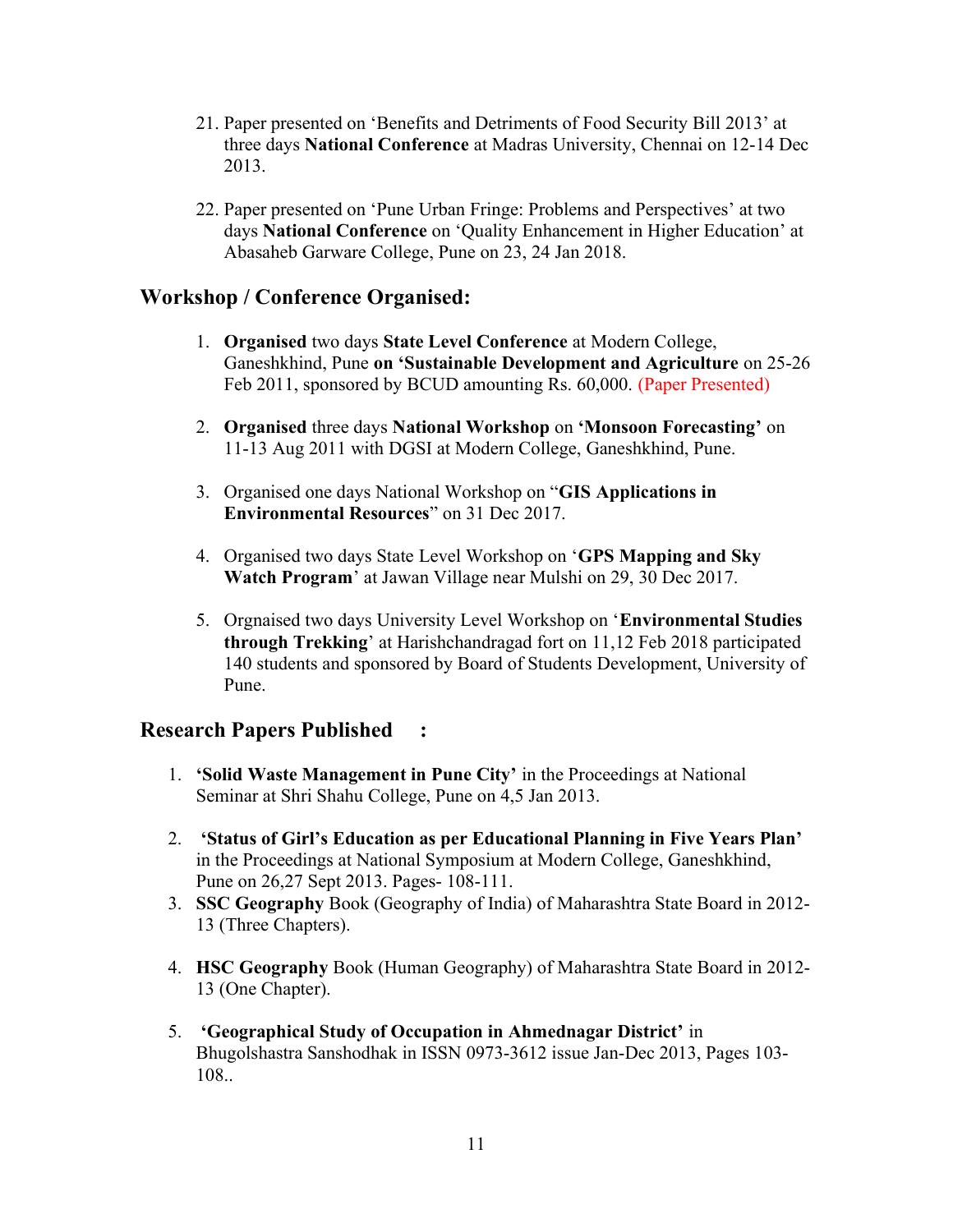- 6. Planning of Irrigation for Sustainable Agriculture in Pune District, Internation Seminar, ASM, INCON X, 2015.
- 7. Solid Waste Management of Pune City, National Seminar at Shri Shahu College, Jan 2013, Pages 224-229.

#### Books / Chapters Published :

- 1. Economic Geography : Atharva Pablication, Pune, 2014
- 2. Toursim Geogaphy : Atharva Publication, Pune, 2014
- 3. SSC Geography : Maharashtra State Board, 2013
- 4. HSC Geography : Maharashtra State Board, 2013
- 5. Environment, Agriculture and Population Growth- Edi- P R Chauhan, New Delhi.

#### Extension Activities / Innovations / Contribution in Teaching:

- 1. Worked as NSS Program Officer from June 2002 to June 2006. (4 years)
- 2. Worked as Examination Chairman from June 1999 to May 2008 (10 years) Conducted all the Terminal, University, Competitive, C-DAC, Banking, MBA, IIMs, CAT, UGC Examinations.
- 3. Arranged Study Tours all over India i.e. Maharashtra, UP, Delhi, HP, Orissa, Bengal, Sikkim, Karnataka, Kerala, Tamilnadu, Andhra and Goa etc.
- 4. Prepared Wall Magazines on many topics from students i.e. Terrorism, Tourism, Water, Environment etc.
- 5. Organized Group Discussions, Quiz, Song competition, Guest Lectures, Slide Shows, Seminars, Presentations, etc.
- 6. Organized Blood Donation Camps, Medical Health Check Up, Adult Education Program, Village Surveys under NSS.
- 7. Use of Maps, Models, Overhead Projector, Slide Projector, Transparencies for innovative teaching in the classrooms.
- 8. To take many tests / tutorials / assignments for student's evaluation.
- 9. Participated in Total Cleaning Program (plus construction of toilets) of Kondhur Village, Tal.- Mulashi, Dist.- Pune through NSS and Pune Zilha Parishad in between 23 Sept to 2 Oct. 2008.
- 10. Completed GIS Mapping with the help of GPS instrument of Kondhur village, Tal.- Mulashi through NSS on 22, 23 Dec 2009.